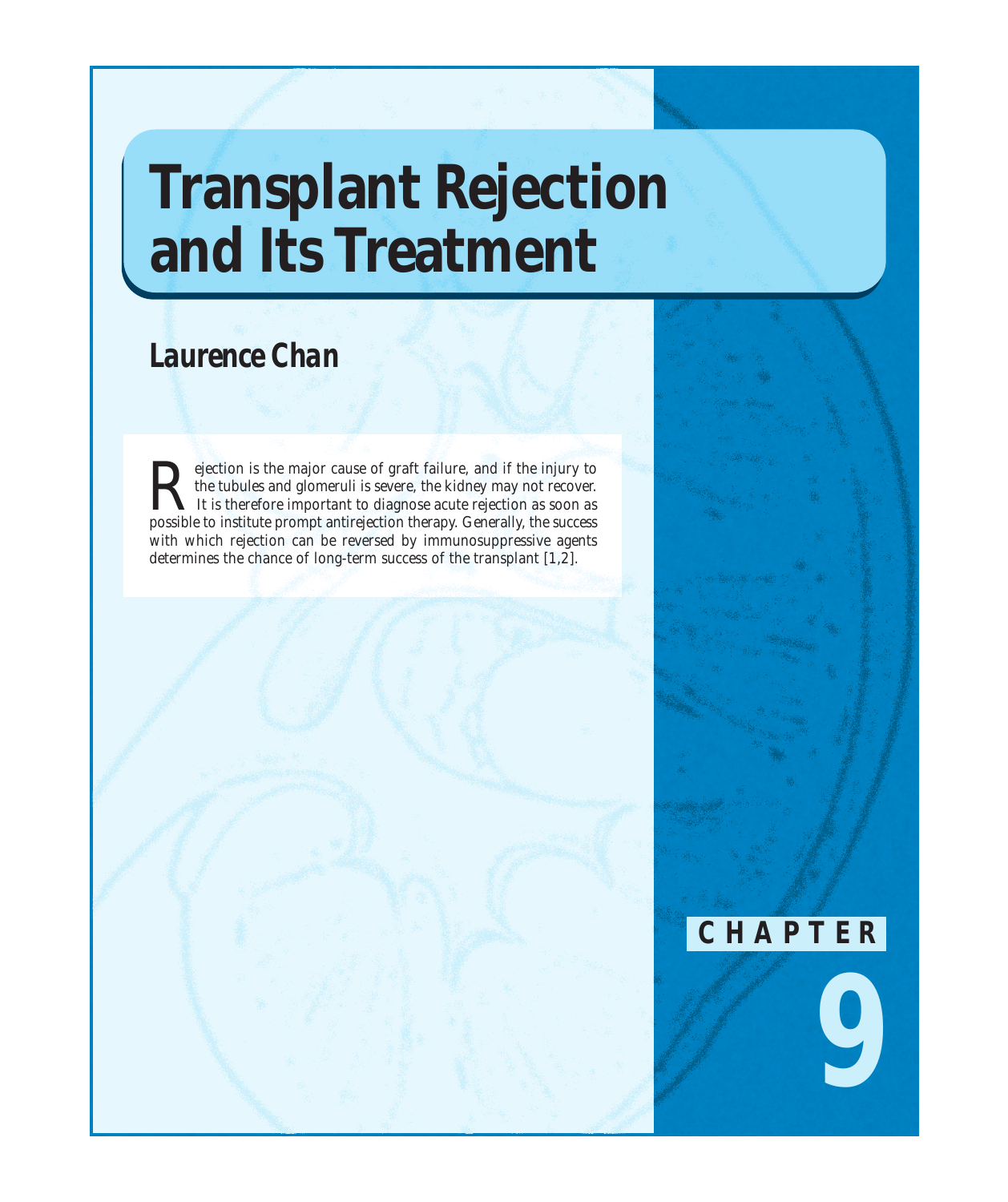# **Mechanisms of Renal Allograft Rejection**



### **B. OVERVIEW OF REJECTION EVENTS**

Antigen-presenting cells trigger CD4 and CD8 T cells

Both a local and systemic immune response develop

Cytokines recruit and activate nonspecific cells and accumulate in graft, which facilitates the following events:

Development of specific T cells, natural killer cells, or macrophage-mediated cytotoxicity Allograft destruction

# **FIGURE 9-1**

Aspects of the rejection response. **A,** The immune response cascade. Rejection is a complex and redundant response to grafted tissue. The major targets of this response are the major histocompatibility complex (MHC) antigens, which are designated as human leukocyte antigens (HLAs) in humans. The HLA region on the short arm of chromosome 6 encompasses more than 3 million nucleotide base pairs. It encodes two structurally distinct classes of cell-surface molecules, termed class I (HLA-A, -B, and -C) and class II (-DR, -DQ, -DP).

**B,** Overview of rejection events. T cells recognize foreign antigens only when the antigen or an immunogenic peptide is associated with a self-HLA molecule on the surface of an accessory cell called the antigen-presenting cell (APC). Helper T cells (CD4) are activated to proliferate, differentiate, and secrete a variety of cytokines. These cytokines increase expression of HLA class II antigens on engrafted tissues, stimulate B lymphocytes to produce antibodies against the allograft, and help cytotoxic T cells, macrophages, and natural killer cells develop cytotoxicity against the graft.

**C,** Possible mechanisms for allorecognition by host T cells. In the direct pathway, T cells recognize intact allo-MHC on the surface of donor cells. The T-cell response that results in early acute cellular rejection is caused mainly by direct allorecognition. In the indirect pathway, T cells recognize processed alloantigens in the context of self-APCs. Indirect presentation may be important in maintaining and amplifying the rejection response, especially in chronic rejection. IFN-g—interferon gamma; IL-1—interleukin-1; IL-2R—interleukin-2 receptor; NK—natural killer. (*Panel A adapted from* [3]; with permission; *panel C adapted from* [4]; with permission.)

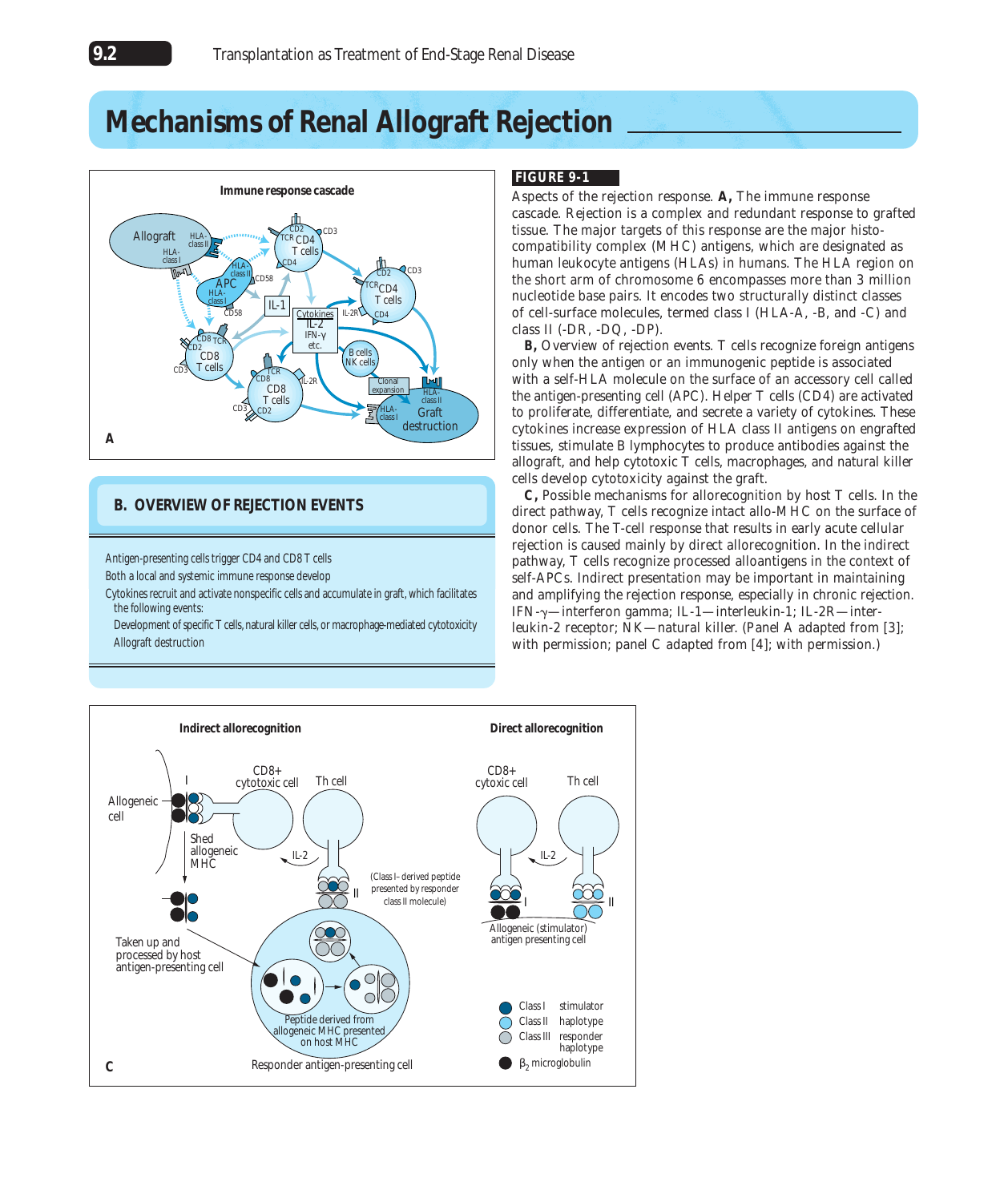# **Classification of Rejection**

# **A. VARIETIES OF REJECTION**

| Types of rejection Time taken |                  | Cause                                            |
|-------------------------------|------------------|--------------------------------------------------|
| Hyperacute                    | Minutes to hours | Preformed antidonor antibodies and<br>complement |
| Accelerated                   | Days             | Reactivation of sensitized T cells               |
| Acute                         | Days to weeks    | Primary activation of T cells                    |
| Chronic                       | Months to years  | Both immunologic and nonimmunologic<br>factors   |

### **B. IMMUNE MECHANISMS OF RENAL ALLOGRAFT REJECTION**

| <b>Type</b> | Humoral | Cellular |  |
|-------------|---------|----------|--|
| Hyperacute  | $+++$   | ۰        |  |
| Accelerated | $++$    | $+$      |  |
| Acute       |         |          |  |
| Cellular    | $+$     | $+++$    |  |
| Vascular    | $+++$   | $+$      |  |
| Chronic     | $+ +$   | $+?$     |  |

### **FIGURE 9-2**

Varieties of rejection (*panel A*) and immune mechanisms (*panel B*). On the basis of the pathologic process and the kinetics of the rejection



response, rejection of renal allografts can be commonly divided into hyperacute, accelerated, acute, and chronic types.



#### **FIGURE 9-3** (*See* Color Plate)

Histologic features of hyperacute rejection. Hyperacute rejection is very rare and is caused by antibody-mediated damage to the graft. The clinical manifestation of hyperacute rejection is a failure of the kidney to perfuse properly on release of the vascular clamps just after vascular anastomosis is completed. The kidney initially becomes firm and then rapidly turns blue, spotted, and flabby. The presence of neutrophils in the glomeruli and peritubular capillaries in the kidney biopsy confirms the diagnosis. **A**, Hematoxylin and eosin stain of biopsy showing interstitial hemorrhage and extensive coagulative necrosis of tubules and glomeruli, with scattered interstitial inflammatory cells and neutrophils. **B**, Immunofluorescence stain of kidney with hyperacute rejection showing positive staining of fibrins.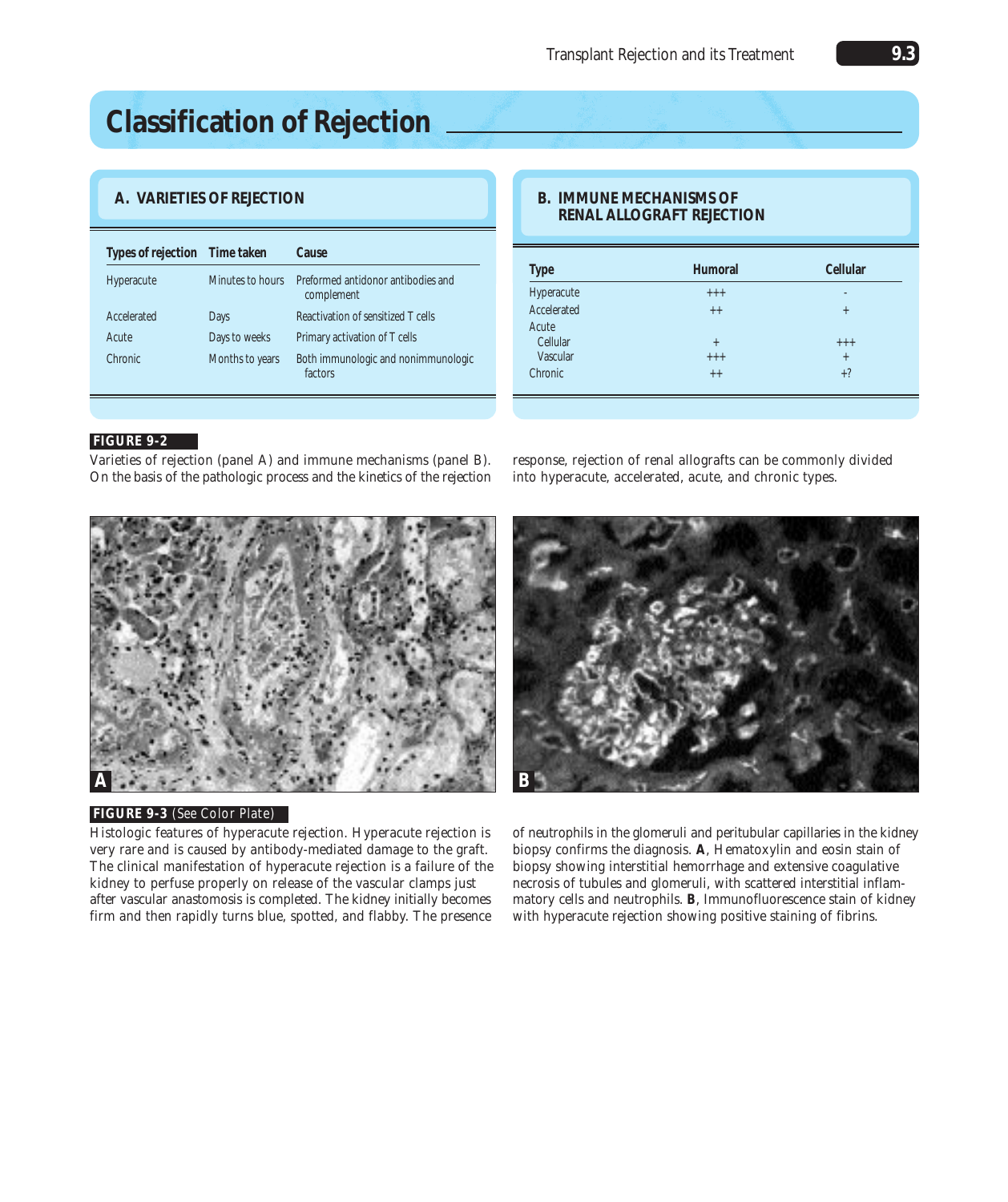



### **FIGURE 9-4**

Histologic features of acute accelerated rejection. **A** and **B**, Photomicrographs showing histologic features of acute accelerated vascular rejection. Glomerular and vascular endothelial infiltrates and swelling are visible. An accelerated rejection, which may start on the second or third day, tends to occur in the previously sensitized patient in

whom preformed anti-HLA antibodies are present. This type of rejection occurs in patients who have had a previous graft and presents with a decrease in renal function; the clinical picture is similar to that for hyperacute rejection.



#### **FIGURE 9-5**

Histologic features of acute cellular rejection. **A**, Mild tubulitis. **B**, Moderate to severe tubulitis. Acute rejection episodes may occur as early as 5 to 7 days, but are generally seen between 1 and 4 weeks after transplantation. The classic acute rejection episode of the earlier era (*ie*, azathioprine-prednisolone) was accompanied by swelling and tenderness of the kidney and the onset of oliguria with an associated rise in serum creatinine; these symptoms were usually accompanied by a significant fever. However, in patients who have been treated with cyclosporine, the clinical features of an acute rejection are really quite minimal in that there is perhaps some swelling of the kidney, usually no tenderness, and there may be a minimal to moderate degree of fever. Because such an acute rejection may occur at a time when there is a distinct possibility of



acute cyclosporine toxicity, the differentiation between the two entities may be extremely difficult.

The differential diagnosis of acute rejection, acute tubular necrosis, and cyclosporine nephrotoxicity may be difficult, especially in the early posttransplant period when more than one cause of dysfunction can occur together [2]. Knowledge of the natural history of several clinical entities is extremely helpful in limiting the differential diagnosis. Reversible medical and mechanical causes should be excluded first. Percutaneous biopsy of the renal allograft using real-time ultrasound guide is a safe procedure. It provides histologic confirmation of the diagnosis of rejection, aids in the differential diagnosis of graft dysfunction, and allows for assessment of the likelihood of a response to antirejection treatment.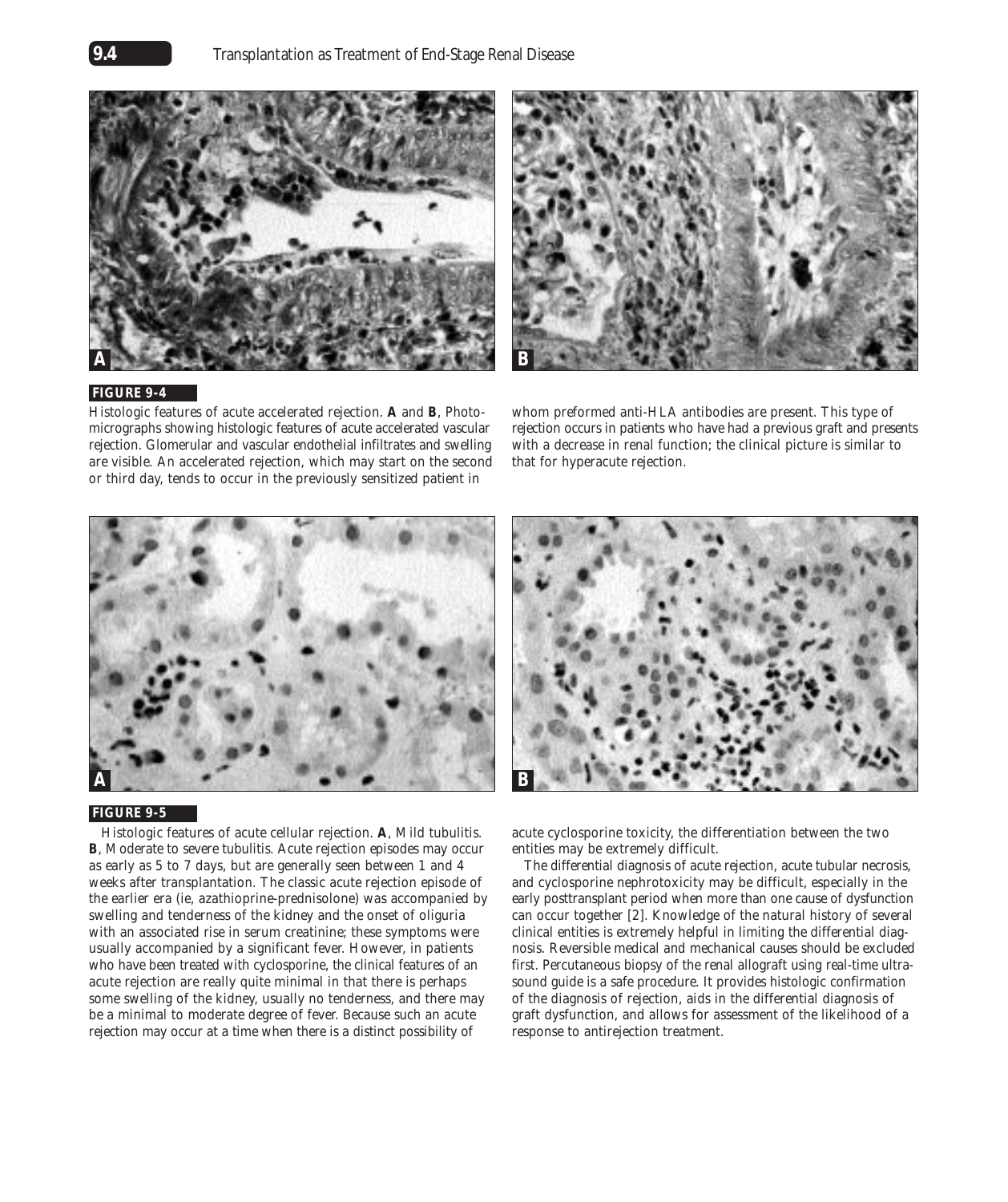### Transplant Rejection and its Treatment **9.5**





### **C. CHRONIC ALLOGRAFT REJECTION**

Typical clinical presentation Gradual increase in creatinine (months) Non-nephrotic–range proteinuria No recent nephrotoxic events Key pathologic features Interstitial fibrosis Arterial fibrosis and intimal thickening



### **FIGURE 9-6**

Features of chronic rejection. **A**, Arterial fibrosis and intimal thickening. **B**. Interstitial fibrosis and tubular atrophy. **C**, Typical presentation and pathologic features. Chronic rejection occurs during a span of months to years. It appears to be unresponsive to current treatment and has emerged as the major problem facing transplantation [5]. Because chronic rejection is thought to be the end result of uncontrolled repetitive acute rejection episodes or a slowly progressive inflammatory process, its onset may be as early as the first few weeks after transplantation or any time thereafter.

**D**, The likely sequence of events in chronic rejection and potential mediating factors for key steps. Progressive azotemia, proteinuria, and hypertension are the clinical hallmarks of chronic rejection. Immunologic and nonimmunologic mechanisms are thought to play a role in the pathogenesis of this entity. Immunologic mechanisms include antibody-mediated tissue destruction that occurs possibly secondary to antibodydependent cellular cytotoxicity leading to obliterative arteritis, growth factors derived from macrophages and platelets leading to fibrotic degeneration, and glomerular hypertension with hyperfiltration injury due to reduced nephron mass leading to progressive glomerular sclerosis. Nonimmunologic causes can also contribute to the decline in renal function. Atheromatous renovascular disease of the transplant kidney may also be responsible for a significant number of cases of progressive graft failure.

*(Continued on next page)*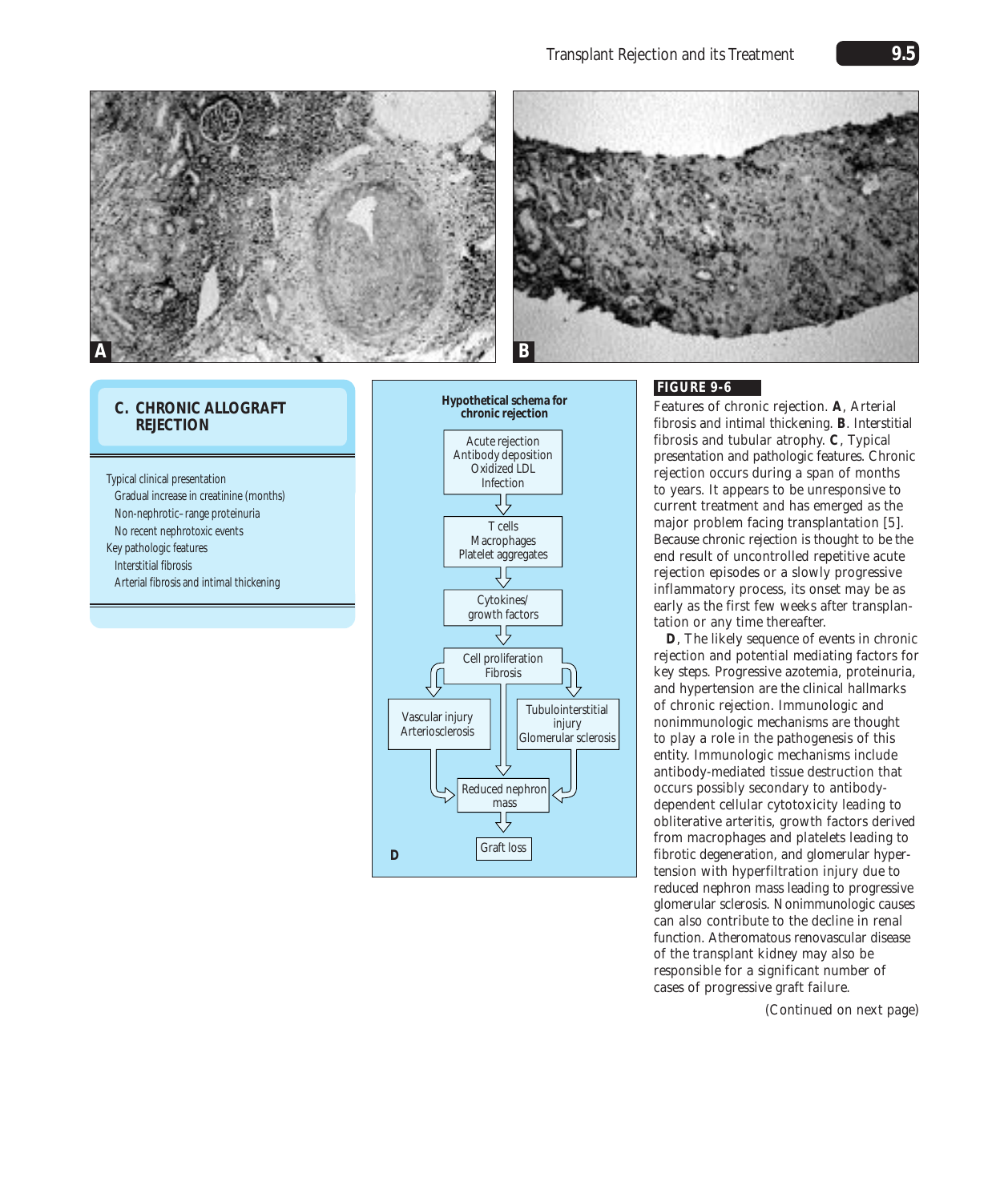

### **FIGURE 9-6** (*Continued*)

**E**, Diagnostic and therapeutic approach to chronic rejection. ATG—antithymocyte globulin; ATN—acute tubular necrosis; BP blood pressure; CsA—cyclosporine; LDL—low-density lipoprotein.

### **BANFF CLASSIFICATION OF RENAL ALLOGRAFT REJECTION**

#### Normal

Patchy mononuclear cell infiltrates without tubulitis is not uncommon Borderline changes

No intimal arteritis; mild tubulitis and endocapillary glomerulitis

Acute rejection

Grade I: tubulitis ++

Grade II: tubulitis with glomerulitis

Grade III: intimal arteritis, interstitial hemorrhage, fibrinoid, thrombosis

#### **FIGURE 9-7**

The Banff classification of renal allograft rejection. This schema is an internationally agreed on standardized classification of renal allograft pathology that regards intimal arteritis and tubulitis as the main lesions indicative of acute rejection [6].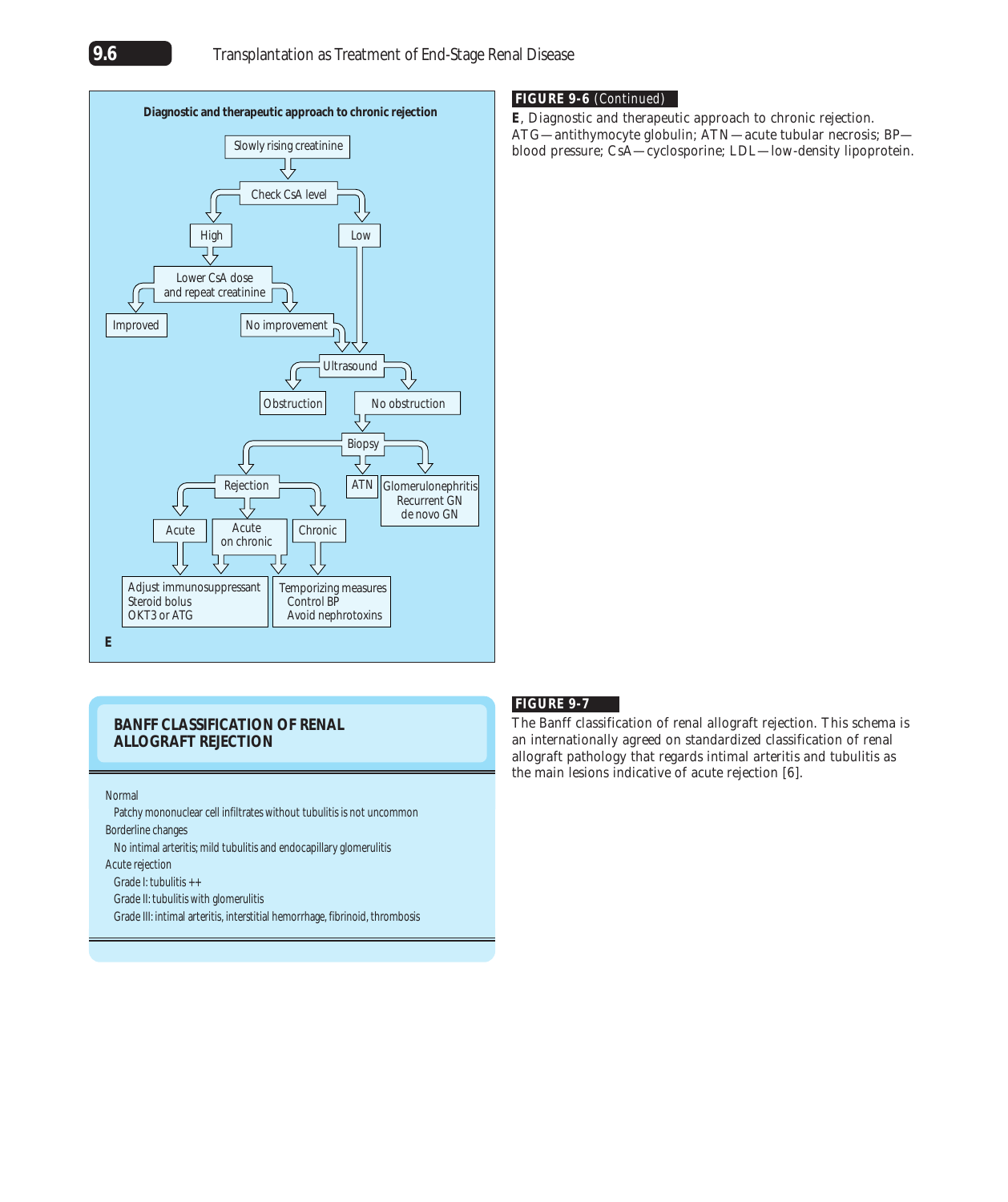# **New techniques**



# **FIGURE 9-8**

Fine-needle aspiration cytology technique for the transplanted kidney. A 23- or 25-gauge spinal needle is used under aseptic conditions. A 20-mL syringe containing 5 mL of RPMI-1640 tissue culture medium is connected to the needle. Ultrasound guidance may be used on the rare occasions when the graft is not easily palpable [8].

Monitoring of other products of inflammation such as neopterin and lymphokines continues to be explored. It has been shown that acute rejection is associated with elevated plasma interleukin (IL)-1 in azathioprine-treated patients and IL-2 in cyclosporine-treated patients. IL-6 is also increased in the serum and urine immediately after transplantation and during acute rejection episodes. The major problem, however, is that infection, particularly viral, can also elevate cytokine levels. Recently, polymerase chain reaction (PCR) has also been used to detect mRNA for IL-2 in fine-needle aspirate of human transplant kidney [7,8]. Using the PCR approach, IL-2 could be detected 2 days before rejection was apparent by histologic or clinical criteria. Reverse transcriptase–PCR has also been used to identify intrarenal expression of cytotoxic molecules (granzyme B and perforin) and immunoregulatory cytokines (IL-2, -4, -10, interferon gamma, and transforming growth factor- $\beta_1$ ) in human renal allograft biopsy specimens [9]. Molecular analyses revealed that intragraft display of mRNA encoding granzyme B, IL-10, or IL-2 correlates with acute rejection, and intrarenal expression of transforming growth factor (TGF)- $\beta_1$  mRNA is associated with chronic rejection. These data suggest that therapeutic strategies directed at the molecular correlates of rejection might refine existing antirejection regimens.

# **Treatment**

### **IMMUNOSUPPRESSION PROTOCOLS**

Induction protocols Maintenance protocols Early posttransplantation Late posttransplantation Antirejection therapy

### **FIGURE 9-9**

Immunosuppressive therapy protocols. Standard immunosuppressive therapy in renal transplant recipient consists of 1) baseline therapy to prevent rejection, and 2) short courses of antirejection therapy using high-dose methylprednisolone, monoclonal antibodies or polyclonal antisera such as antilymphocyte globulin (ALG) and antithymocyte globulin (ATG).

Antilymphocyte globulin is prepared by immunizing rabbits or horses with human lymphoid cells derived from the thymus or cultured B-cell lines. Disadvantages of using polyclonal ALS include lot-to-lot variability, cumbersome production and purification, nonselective targeting of all lymphocytes, and the need to administer the medication via central venous access. Despite these limitations, ALG has been used both for prophylaxis against and for the primary treatment of acute rejection. A typical recommended dose for acute rejection is 10 to 15 mg/kg daily for 7 to 10 days. The reversal rate has been between 75% and 100% in different series. In contrast to murine monoclonal antibodies (*eg*, OKT3), ALS does not generally induce a host antibody response to the rabbit or horse serum. As a result, there is a greater opportunity for successful readministration.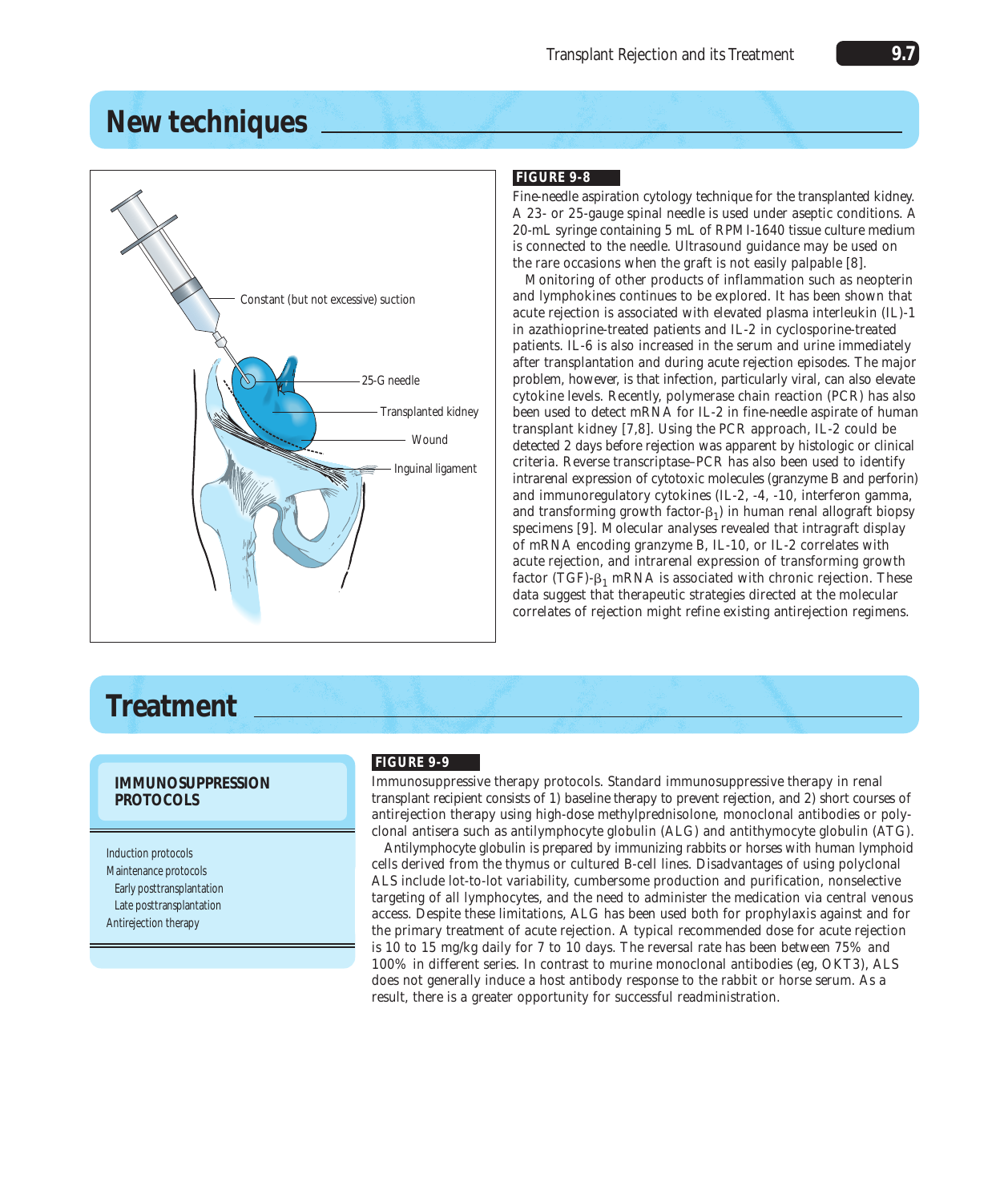# **A. INDUCTION PROTOCOLS**

Standard induction **Corticosteroids** Azathioprine or mycophenolate Cyclosporine or FK506 Antibody induction OKT3 or antithymocyte gamma globulin

### **B. MAINTENANCE IMMUNOSUPPRESSION**

Cyclosporine or FK506 Mycophenolate Prednisolone

### **FIGURE 9-10**

Induction (*panel A*) and maintenance (*panel B*) immunosuppression protocols. These immunosuppressive protocols differ from center to center. There are numerous variations, but the essential features are 1) the prednisone dosage is high initially and then reduced to a maintenance dose of 10 to 15 mg/d over 6 to 9 months, and 2) the cyclosporine dosage is 8 to 12 mg/kg/d given as a single or twice daily dose, and dosage is adjusted according to trough plasma and serum blood levels. To maintain immunosuppression provided by cyclosporine and to reduce the incidence of cyclosporine side effects, azathioprine or mycophenolate has also been used with lower dosages of cyclosporine. The results of this triple therapy are excellent, with first-year graft survival greater than 85% reported in most instances and with a substantial number of patients having no rejection at all. Although this type of regimen was the most common, there have been a number of exceptions [2,10]. Recently, mycophenolate mofetil has been approved by the US Food and Drug Administration for prophylaxis of renal transplant rejection [11]. This agent was developed as a replacement to azathioprine for maintenance immunosuppression. FK506 is a new immunosuppressive agent that has been approved by the FDA. FK506 is similar to cyclosporine in its mode of action, efficacy, and toxicity profile. The drug has been used in kidney transplantation. FK506 may be beneficial in renal transplantation as rescue therapy in patients taking cyclosporine who have recurrent or resistant rejection episodes [12–14].



### **FIGURE 9-11**

Mechanism of action of immunusuppressive drugs. **A,** The sites of action of the commonly used immunosuppressive drugs. Immunosuppressive drugs interfere with allograft rejection at various sites in the rejection pathways. Glucocorticoids block the release of

interleukin (IL)-1 by macrophages, cyclosporine (CsA) and FK506 interfere with IL-2 production from activated helper T cells, and azathioprine (AZA) and mycophenolate mofetil (MPA) prevent proliferation of cytotoxic and helper T cells.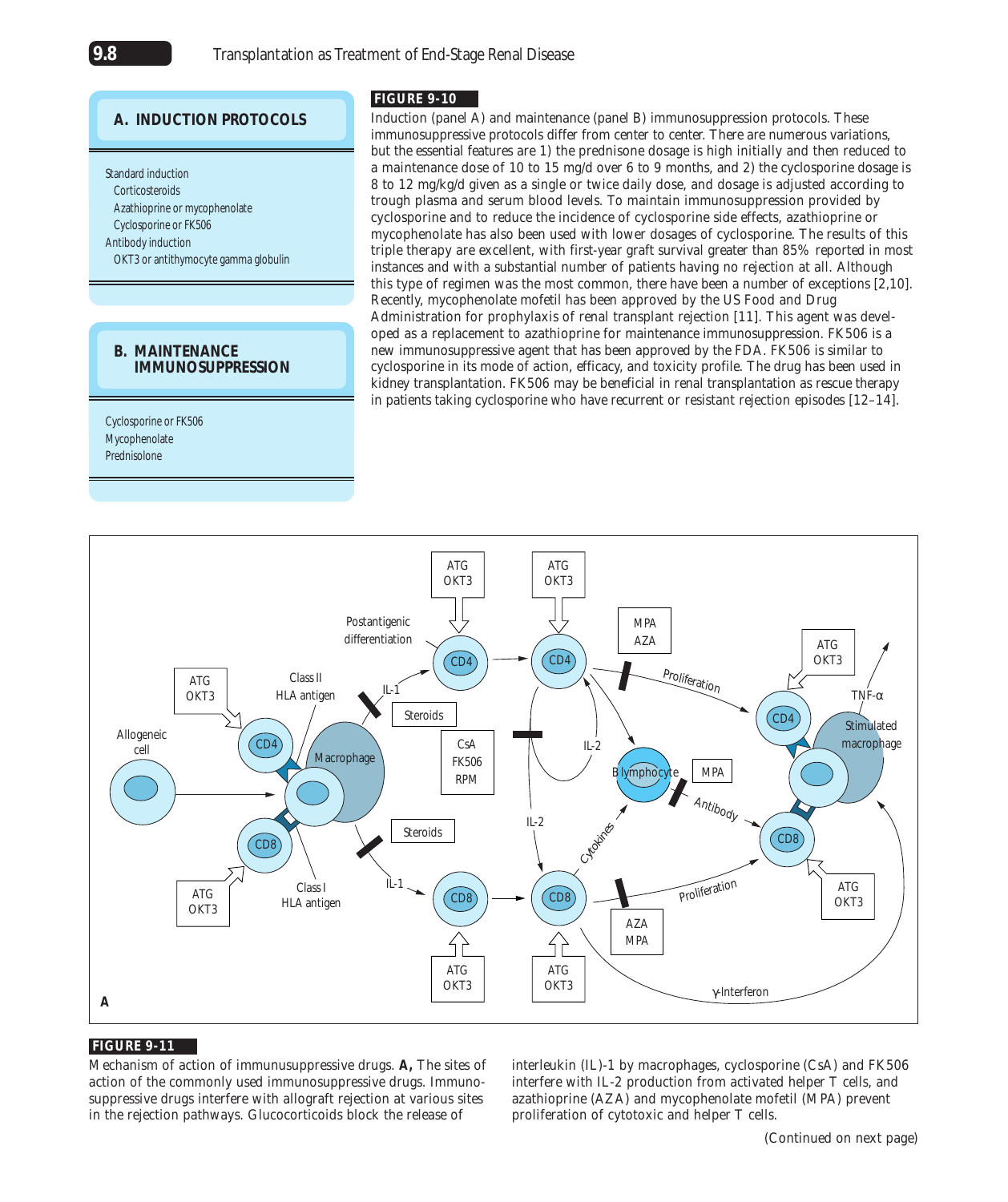

### **FIGURE 9-11** (*Continued*)

**B,** Mechanism of action of CsA, FK506, and rapamycin (RPM). CsA and FK506 block the transduction of the signal from the Tcell receptor (TCR) after it has recognized antigen, which leads to the production of lymphokines such as IL-2, whereas RPM blocks the lymphokine receptor signal, *eg*, IL-2 plus IL-2 receptor (IL-2R), which leads to cell proliferation.

The addition of a prophylactic course of antithymocyte globulin (ATG) or OKT3 with delay of the administration of CsA or FK506 during the initial postoperative periods has been advocated by some groups. OKT3 prophylaxis was associated with a lower rate of early acute rejection and fewer rejection episodes per patient. Prophylactic use of these agents appears to be most effective in high-risk cadaver transplant recipients, including those who are sensitized or who have two HLA-DR mismatches or a prolonged cold ischemia time [2,10]. IFN- $\gamma$ —interferon gamma; TNF- $\alpha$ —tumor necrosis factor- $\alpha$ .

# **A. ANTIREJECTION THERAPY REGIMENS**

Intravenous methylprednisolone, 0.5 or 1 g x 3 d OKT<sub>3</sub> Antithymocyte gamma globulin Rabbit antithymocyte globulin Humanized anti-CD25 (IL-2 receptor) intravenously every 2 wk Anti–ICAM-1 and anti–LFA-1 antibodies

### **FIGURE 9-12**

Treatment of acute rejection. **A,** Typical antirejection therapy regimens. **B,** Treatment algorithm. A biopsy should be performed whenever possible. The first-line treatment for acute rejection in most centers is pulse methylprednisolone, 500 to 1000 mg, given intravenously daily for 3 to 5 days. The expected reversal rate for the first episode of acute cellular rejection is 60% to 70% with this regimen [15–17]. Steroid-resistant rejection is defined as a lack of improvement in urine output or the plasma creatinine concentration within 3 to 4 days. In this setting, OKT3 or polyclonal anti–T-cell antibodies should be considered [18]. The use of these potent therapies should be confined to acute rejections with acute components that are potentially reversible, *eg*, mononuclear interstitial cell infiltrate with tubulitis or endovasculitis with acute inflammatory endothelial infiltrate [19,21]. ATG—antithymocyte globulin; ICAM-1—intercellular adhesion molecule-1; LFA-1—leukocyte function-associated antigen-1.

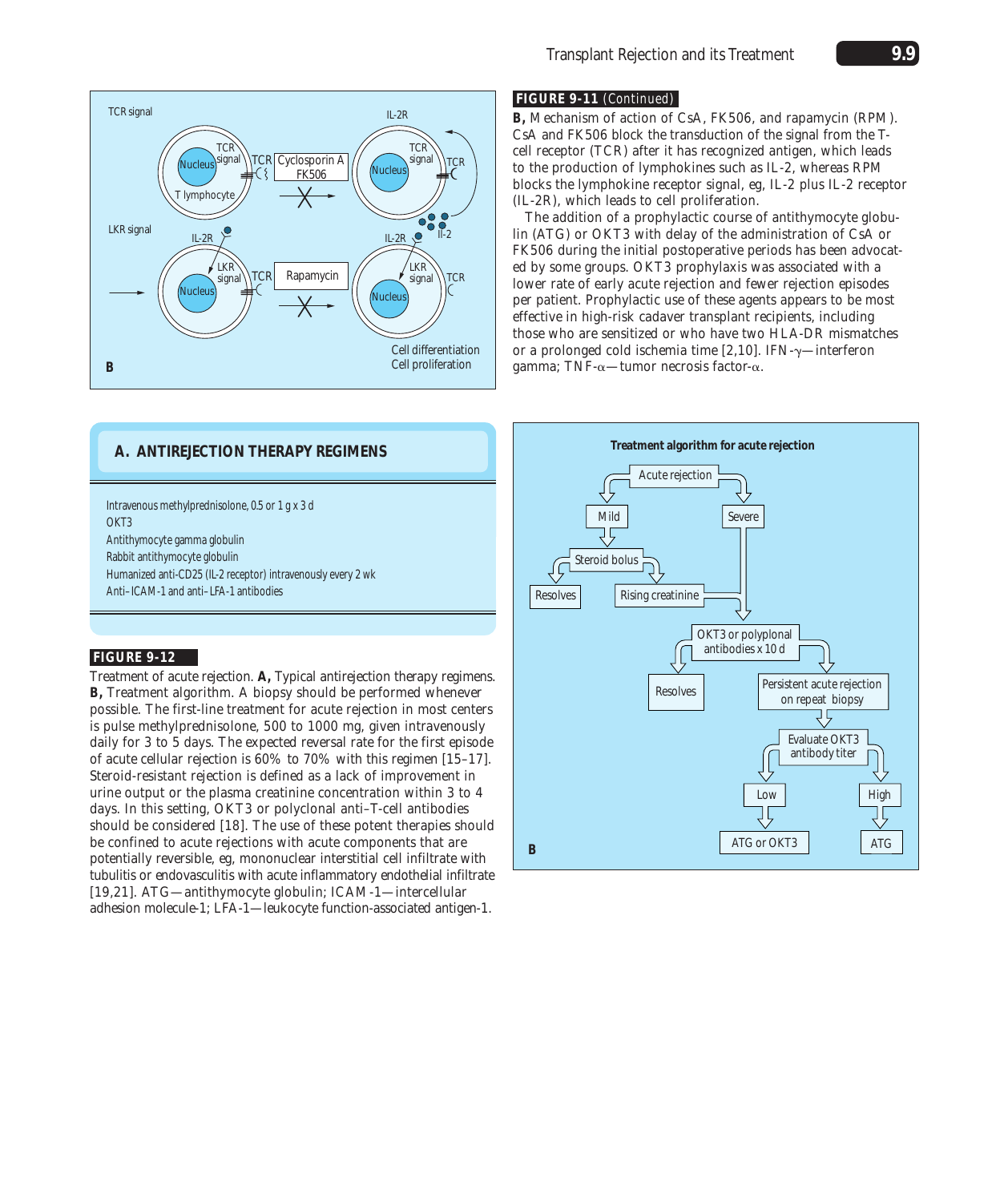### **A. MAJOR SIDE EFFECTS OF IMMUNOSUPPRESSIVE AGENTS**

|                      | Cyclosporine | <b>FK506</b> |                      | Azathioprine | Mycophenolate<br>mofetil |
|----------------------|--------------|--------------|----------------------|--------------|--------------------------|
| Nephrotoxicity       | $+++$        | $++$         | Infection            | $++$         |                          |
| Neurotoxicity        | $^{+}$       | $++$         | Marrow suppression   | $++$         | $\ddot{}$                |
| <b>Hirsutism</b>     | $+++$        | 0            | Hepatic dysfunction  | $+$          |                          |
| Gingival hypertrophy | $++$         | 0            | Megaloblastic anemia | $++$         |                          |
| $\eta\eta\eta$       | 0            | $+$          | Hair loss            | $\ddot{}$    | $\Omega$                 |
| Hypertension         | $+++$        | $\ddot{}$    | ? Neoplastic         | $+?$         |                          |

### **FIGURE 9-13**

Side effects of immunosuppressive agents. **A**, The major side effects of several immunosuppressive agents. The major complication of pulse steroids is increased susceptibility to infection. Other potential problems include acute hyperglycemia, hypertension, peptic ulcer disease, and psychiatric disturbances including euphoria and depression. **B**, Vasoconstriction of the afferent arteriole (AA) caused by cyclosporine. (*From* English *et al*. [22]; with permission.)





### **FIGURE 9-14**

The making of a polyclonal antilymphocyte preparation.

Antilymphocyte globulin (ALG) or antithymocyte globulin (ATG) are polyclonal antisera derived from immunization of lymphocytes, lymphoblasts, or thymocytes into rabbits, goats, or horses. These agents have been used prophylactically as induction therapy during the early posttransplantation period and for treatment of acute rejection. Most centers reduce concomitant immunosuppression (*eg*, stop cyclosporine and lower azathioprine dose) to decrease infectious complications. Antithymocyte gamma globulin (ATGAM) is the only FDA-approved

polyclonal preparation. Two rabbit immunoglobulin preparations, raised by immunization with thymocytes or with a human lymphoblastoid line, are scheduled for phase III multicenter testing versus ATGAM or OKT3, respectively. Potential side effects include fever, chills, erythema, thrombocytopenia, local phlebitis, serum sickness, and anaphylaxis. The potential for development of host anti-ALG antibodies has not been a significant problem because of the use of less immunogenic preparations and probably because ALG suppresses the immune response to the foreign protein itself [2,10].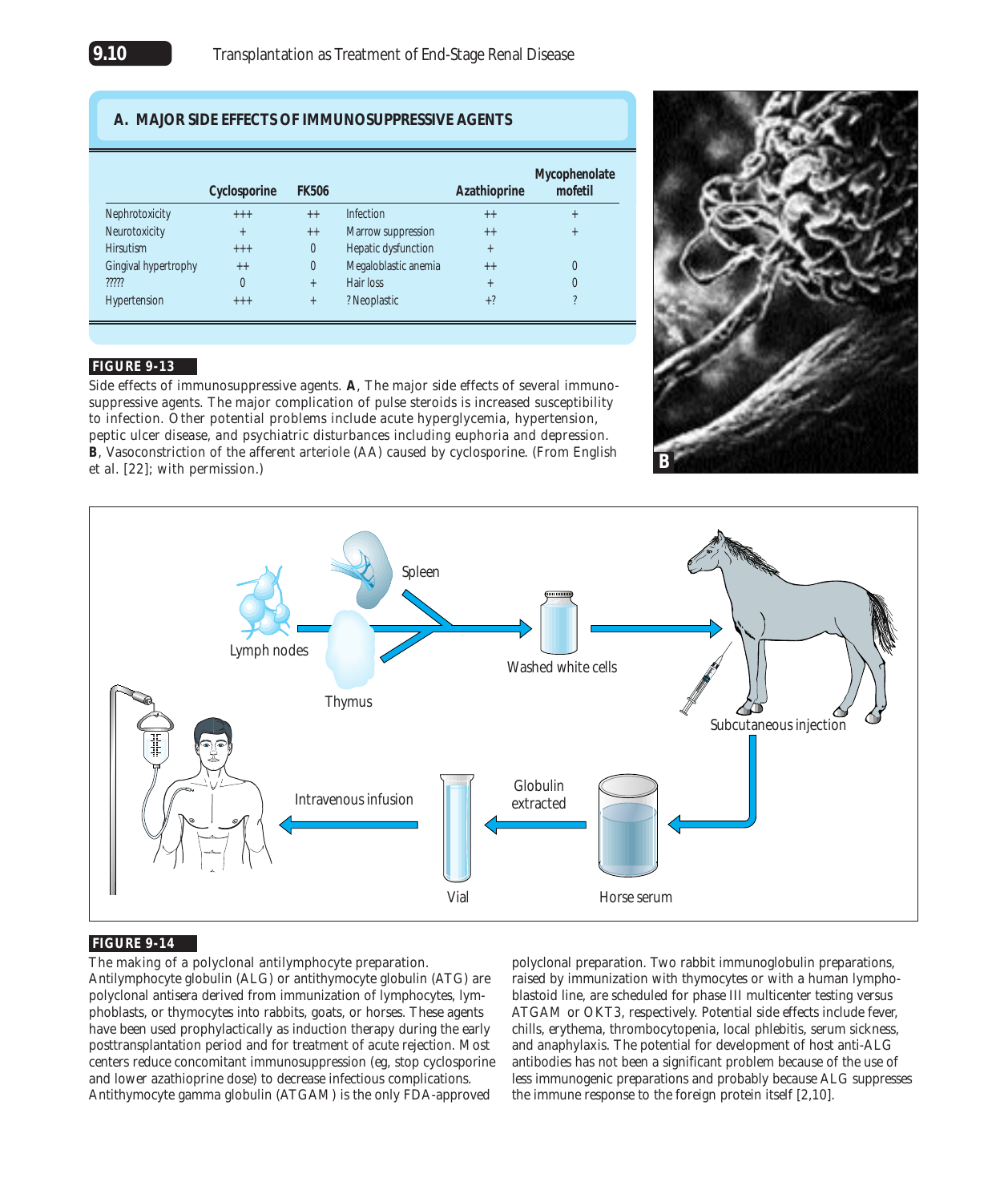

### **FIGURE 9-15**

The making of a monoclonal antibody. OKT3 is a mouse monoclonal antibody directed against the CD3 molecule of the T lymphocyte. OKT3 has been used either from the time of transplantation to prevent rejection or to treat an acute rejection episode. It has been shown in a randomized clinical trial to reverse 95% of primary rejection episodes compared with 75% with high-dose steroids in patients who received azathioprineprednisone immunosuppression. In patients receiving triple therapy (cyclosporineazathioprine-prednisone), 82% of primary rejection episodes were successfully reversed by OKT3 versus 63% with high-dose steroids. Like antilymphocyte globulin (ALG), reduction of concomitant immunosuppression (discontinuation of cyclosporine and reduction of azathioprine or mycophenolate mofetil dose) decreases the incidence of infectious complications. Side effects include fever, rigors, diarrhea, myalgia, arthralgia, aseptic meningitis, dyspnea, and wheezing, but these rarely persist beyond the second day of therapy.

Release of tumor necrosis factor (TNF), interleukin-2, and interferon gamma in serum are found after OKT3 injection. The acute pulmonary compromise due to a capillary leak syndrome rarely has been seen because patients are brought to within 3% of dry weight before initiation of OKT3 treatment. Infectious complications, particularly infection with cytomegalovirus, are increased after multiple courses of OKT3.

# **A. RECOMMENDED PROTOCOL FOR OKT3 TREATMENT**

Evaluation and treatment before administration Physical examination Laboratory tests including complete blood count Monitor intake and output; record weight changes Chest radiograph Hemodialysis or ultrafiltration for volume overload Premedication on day 0 and 1 Methylprednisolone, 250–500 mg IV given 1 h prior to dose Methylprednisolone or hydrocortisone sodium succinate, 250–500 mg IV given 30 min after the dose Diphenhydramine, 50 mg IV 30 min prior to dose daily Acetaminophen, 650 mg PO 30 min prior to dose Discontinue cyclosporine, maintain azathioprine at 25 mg/d Administer OKT3, 5 mg/d IV, days 0–13 Monitor clinical course Check CD3 level on day 3 Increase OKT3 dosage to 10 mg/d if either: Anti-OKT3 antibody is high OKT3 level is low CD3 level is not low

# **FIGURE 9-16**

Treatment with OKT3. **A,** Recommended protocol for OKT3 treatment. The development of host anti-OKT3 antibodies is a potential problem for the reuse of this drug in previously treated patients. About 33% to 100% of patients develop antimouse antibodies after the first exposure to OKT3, depending on concomitant immunosuppression. Anti-OKT3 titers of 1:10,000 or more usually correlate with lack of clinical response. If anti-OKT3 antibodies are of low titer, retreatment with OKT3 is almost always successful. If retreatment is attempted with antimouse titers of 1:100 or more, then certain laboratory parameters, including the peripheral lymphocyte count, CD3 T cells, and trough free circulating OKT3 should be monitored. If the absolute CD3 T-lymphocyte count is greater than 10 per microliter or free circulating trough OKT3 level is not detected, it may be indicative of an inadequate dose of OKT3. The dose of OKT3 can be increased from 5 to 10 mg/d [21].

*(Continued on next page)*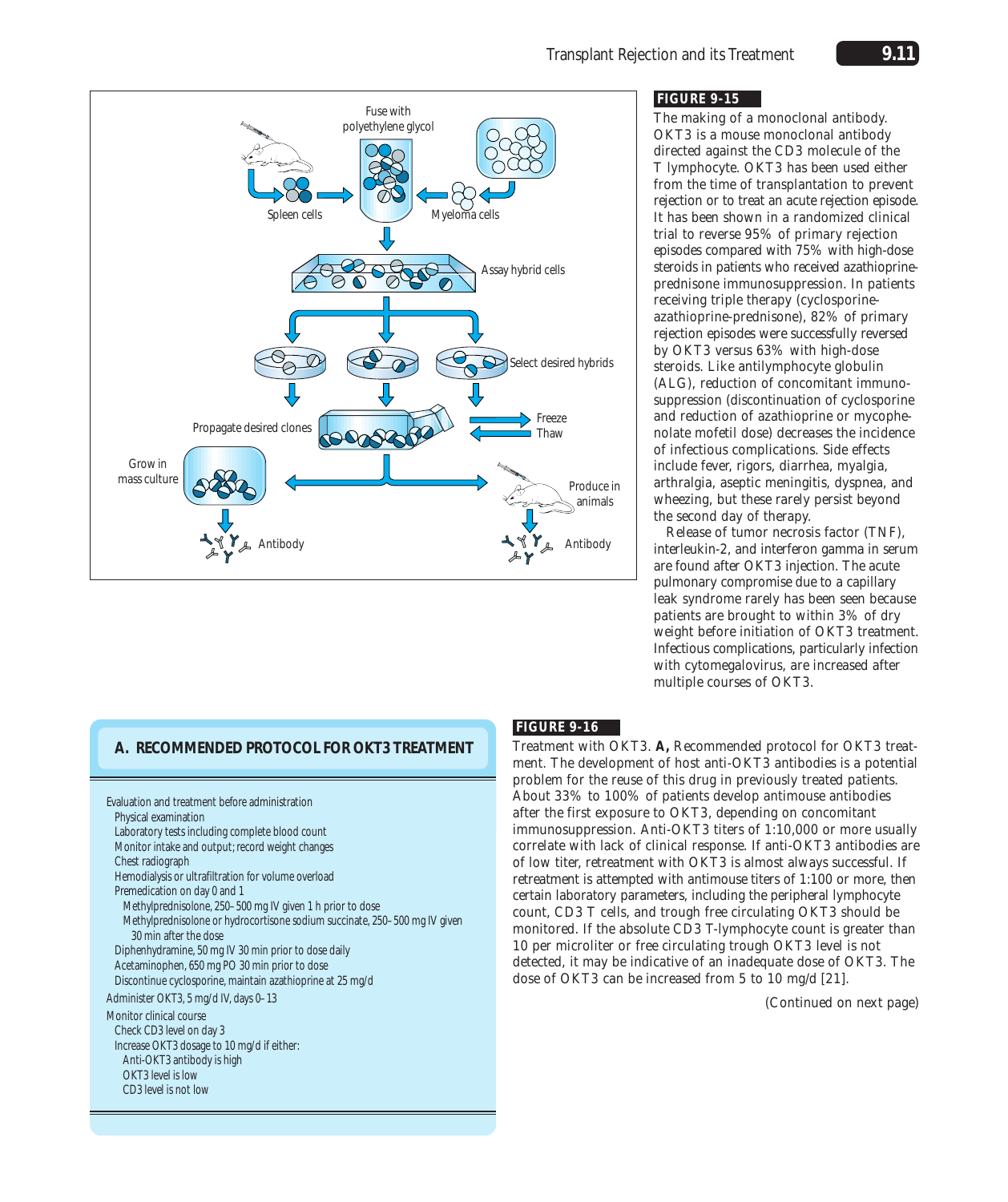





### **FIGURE 9-16** (*Continued*)

**B**, Monitoring of peripheral blood T cells in a patient receiving OKT3 treatment. The absence of CD3+ cells from the circulation is the best parameter for monitoring the effectiveness of OKT3. Failure of the CD-positive percentage to fall or a fall followed by a rapid rise indicates the appearance of blocking antibodies. Approximately 50% to 60% of patients who receive OKT3 will produce human antimouse antibodies (HAMA), generally in low titers (< 1:100). Low antibody titers do not affect the response to retreatment (reversal rate almost 100%) if the rejection episode occurs within 90 days after transplantation. Conversely, titers above 1:100 or recurrent rejection beyond 90 days is associated with a reversal rate of less than 25%. The reversal rate is essentially zero when both high HAMA titers and late rejection are present. PO—orally; IV—intravenous.

### **FIGURE 9-17**

New immunosuppressive agents. New agents such as mycophenolate mofetil, FK506, and rapamycin are currently under evaluation for refractory acute rejection. In addition, both mycophenolate and rapamycin prevent chronic allograft rejection in experimental animals. Whether this important observation is reproducible in humans remains to be determined by long-term study.

**A,** Humanized monoclonal antibodies. The development of genetically engineered humanized monoclonal antibodies will largely eliminate the anti-antibody response, thereby increasing the utility of anti–T-cell antibodies in the treatment of recurrent rejection. Experimental antibody therapies are now being designed to directly target the CD4 molecule, the interleukin-2 receptor, the CD3 molecule by a humanized form of monoclonal anti-CD3, and adhesion molecules such as intercellular adhesion molecule-1 or leukocyte functionassociated antigen-1 [23]. Humanized monoclonal antibodies are essentially human immunoglobulin G (IgG), nonimmunologic with a long half-life, and potentially can be administered intravenously about every 2 weeks. Humanized anti-CD25 (IL-2 receptor<sub> $\alpha$ </sub> chain) monoclonal antibodies has been shown to be effective in lowering the incidence of acute renal allograft rejection. Its role in the treatment of rejection, however, has not been explored. With increasing specificity for lymphocytes, these new agents are likely to have fewer toxicities and better efficacy.

**B,** Therapeutic application of CTLA41g to transplant rejection. APC—antigen-presenting cell; MHC—major histocompatibility complex; TCR—T-cell receptor.